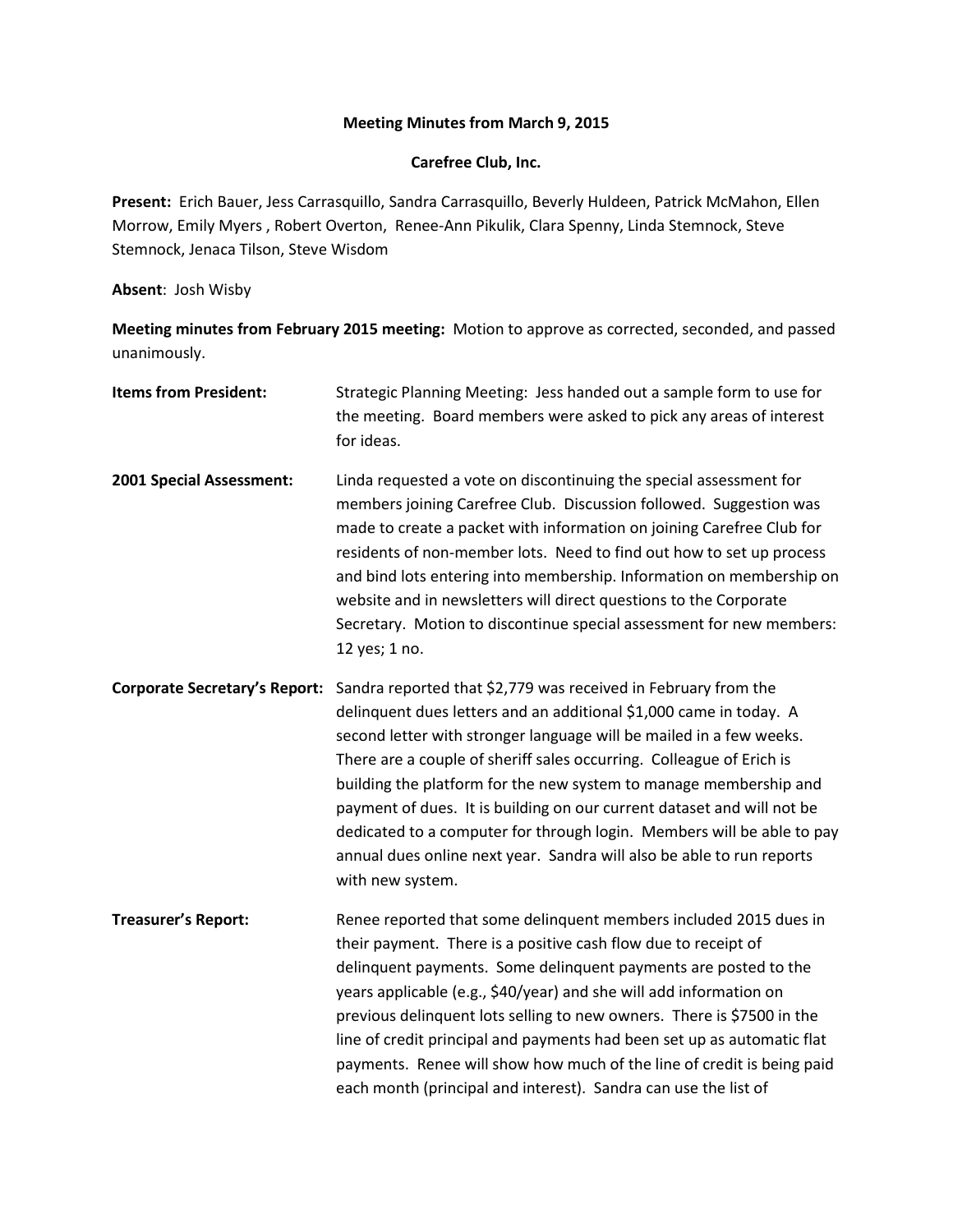|                          | delinquent payments for the next round of collection letters. Motion to<br>approve February financials as presented made, seconded, and passes<br>unanimously.                                                                                                                                                                                                                                                                                                                                                                                                                                          |
|--------------------------|---------------------------------------------------------------------------------------------------------------------------------------------------------------------------------------------------------------------------------------------------------------------------------------------------------------------------------------------------------------------------------------------------------------------------------------------------------------------------------------------------------------------------------------------------------------------------------------------------------|
| <b>Committee Reports</b> |                                                                                                                                                                                                                                                                                                                                                                                                                                                                                                                                                                                                         |
| Pool:                    | Linda reported applications are no longer being accepted, interviews<br>with all lifeguards are being scheduled, getting last of bids for replacing<br>stalls in men's restroom, Steve S. will start checking on the pool. As<br>with the past several years, Johnson County Health Department will be<br>having their training session for pool operators at our pool.                                                                                                                                                                                                                                 |
| <b>Grounds:</b>          | Patrick reported that the company who does our lawn treatments is<br>offering a 5% discount if paid in full, so \$100 will be saved for the four<br>treatments. He met with Debaun and they will continue to provide<br>lawn cutting for this year. He will ask them to work on getting rid of the<br>bare spots around the playground. He is looking into companies to seal<br>the parking lot and any re-striping that needs to be done - sealing will<br>then be done every other year. Patrick is checking into replacing the<br>signboard in front of the clubhouse as well as adding a flag pole. |
| <b>Newsletter:</b>       | Jenaca reported that articles are due March 15. Jess and Sandra will be<br>featured in this edition. Next edition will come out July $1st$ .                                                                                                                                                                                                                                                                                                                                                                                                                                                            |
| <b>Clubhouse:</b>        | Steve W. reported that the bathrooms have been updated and wants to<br>replace the fluorescent lights sometime. He reported \$1102 in income<br>and \$1290 in expenses for bathroom (countertops, sinks, faucets, lights,<br>plus baby changer and new toilet in women's restroom). Weekday half-<br>day rentals will now be \$54 and full day will now be \$80; weekend half-<br>day rentals will now be \$80 and \$134 for full day.                                                                                                                                                                  |
| Web:                     | Erich is working on the database with Sandra. He met with Crime<br>Watch and will add a link to their webpage on our site.                                                                                                                                                                                                                                                                                                                                                                                                                                                                              |
| <b>Activities:</b>       | Bev reported that the Easter egg hunt will be April $4th$ , the ice cream<br>social will be May 23 <sup>rd</sup> , and that Josh gave information on activities to<br>Jenaca for the newsletter. Erich will post activities information on the<br>front page of our website and send email reminders to members.                                                                                                                                                                                                                                                                                        |
| <b>New Business:</b>     | Crime Watch meets March 17 <sup>th</sup> . We will get a welcome packet together<br>with links to the Carefree documents on our website. Board members<br>were asked to let Sandra know when new people move in to our<br>neighborhood. Sandra will put together a membership application and<br>Jenaca will write a one-page welcome letter for new residents.                                                                                                                                                                                                                                         |